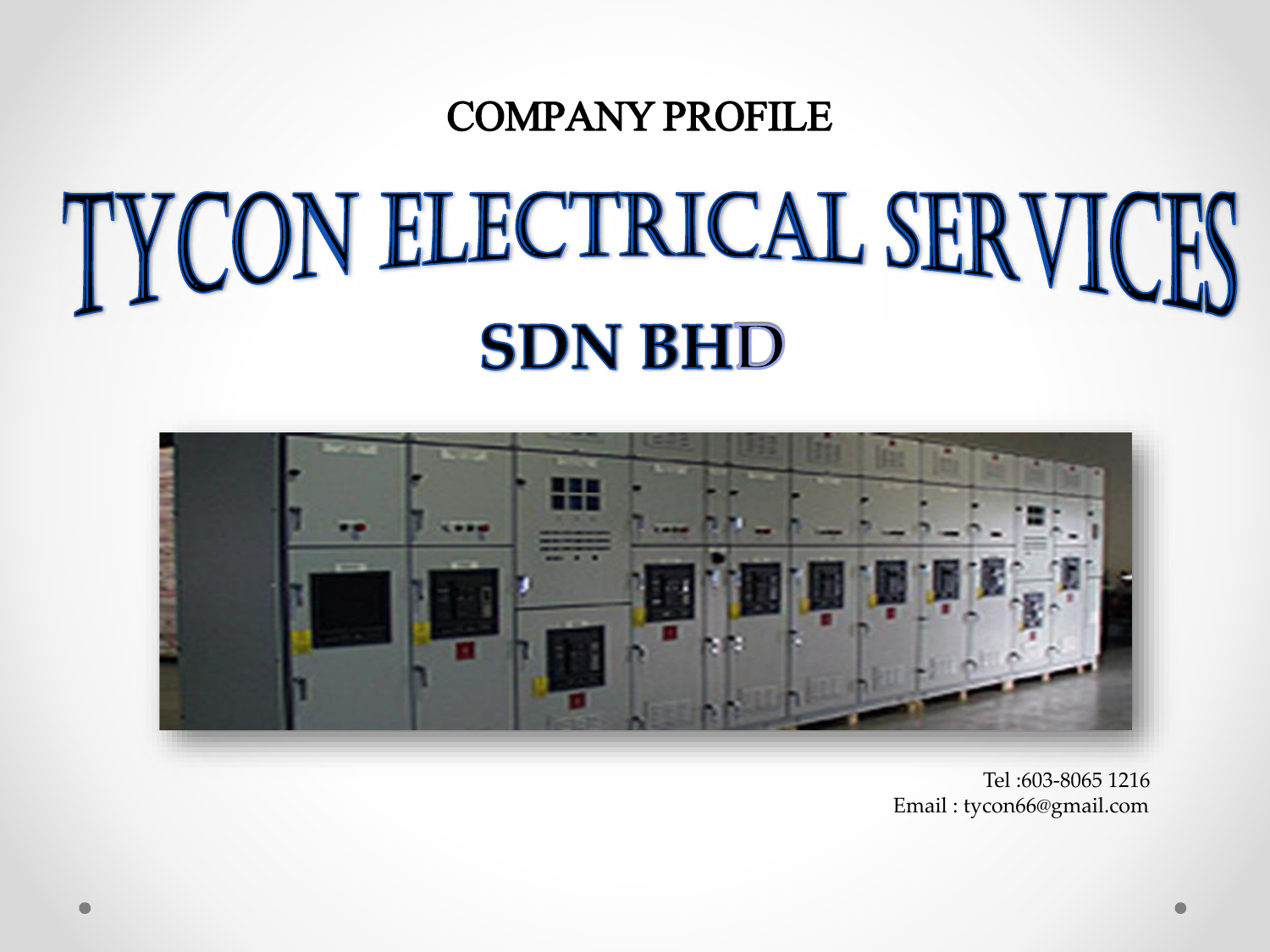# TYCON ELECTRICAL SERVICES SDN BHD

One of its associate operating since 1998 began contracting LV switchboard and distribution panels by employing skilled workmen. With the extensive gained throughout the years, Tycon Electrical Services Sdn Bhd has the capability in contributing Quality, promptness and sales service to the needs of our customers. Tycon Electrical Services Sdn Bhd is committed to carry out the task and obligation given to us and capable to deliver the duty in time with high degree of professionalism. The company receives a strong back up from a pool of dedicated, well-qualified, experienced and highly motivated professionals.

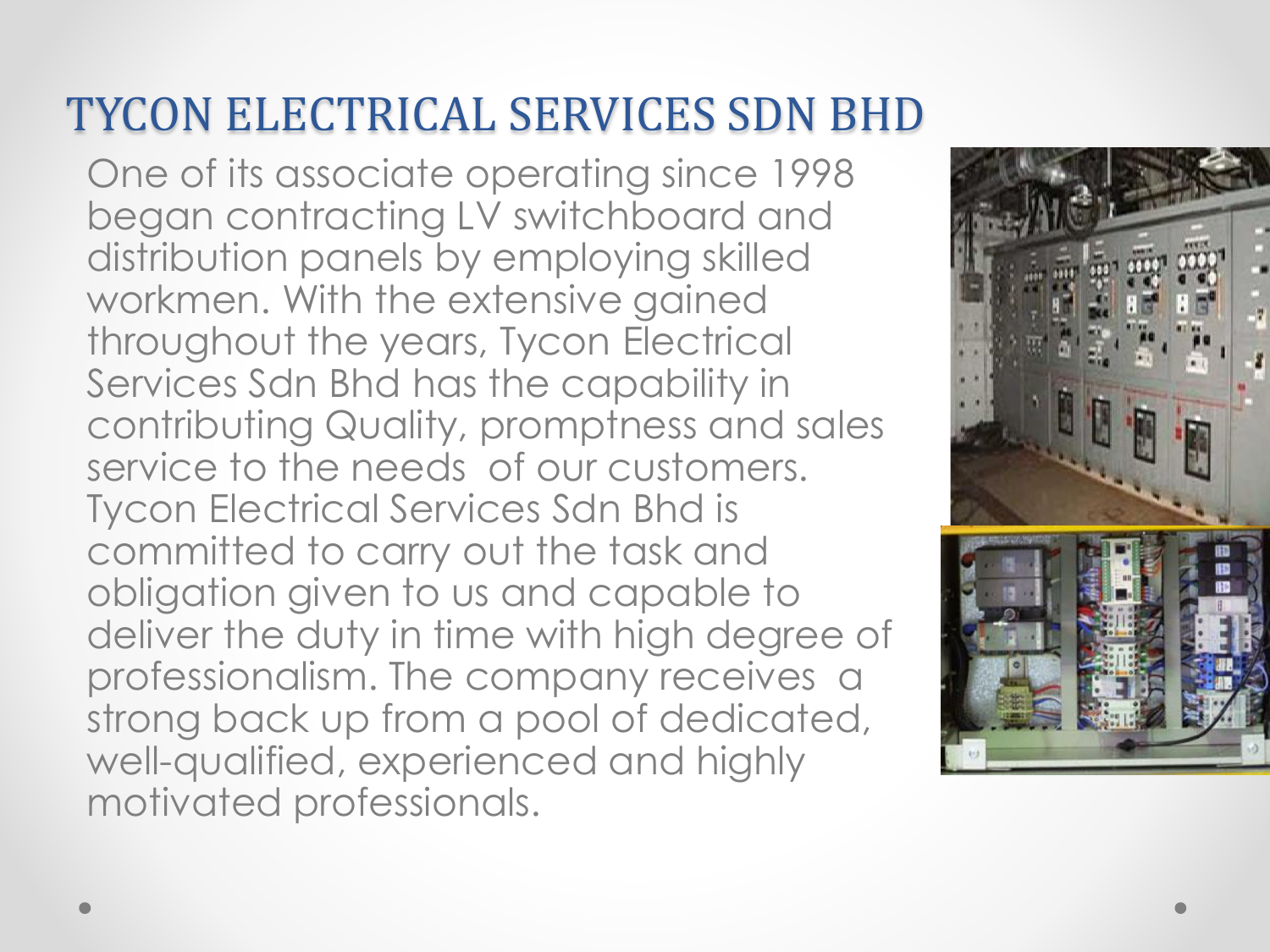#### GENERAL SERVICE

- Distribution Switchboards
- Motor Control Centres
- Control Panels
- Intelligent MCCs
- Other Panels/Boards
- Quick-Panels

#### QUALITY POLICY

To provide quality electrical service and installation efficiently with continuously commitments to our customers.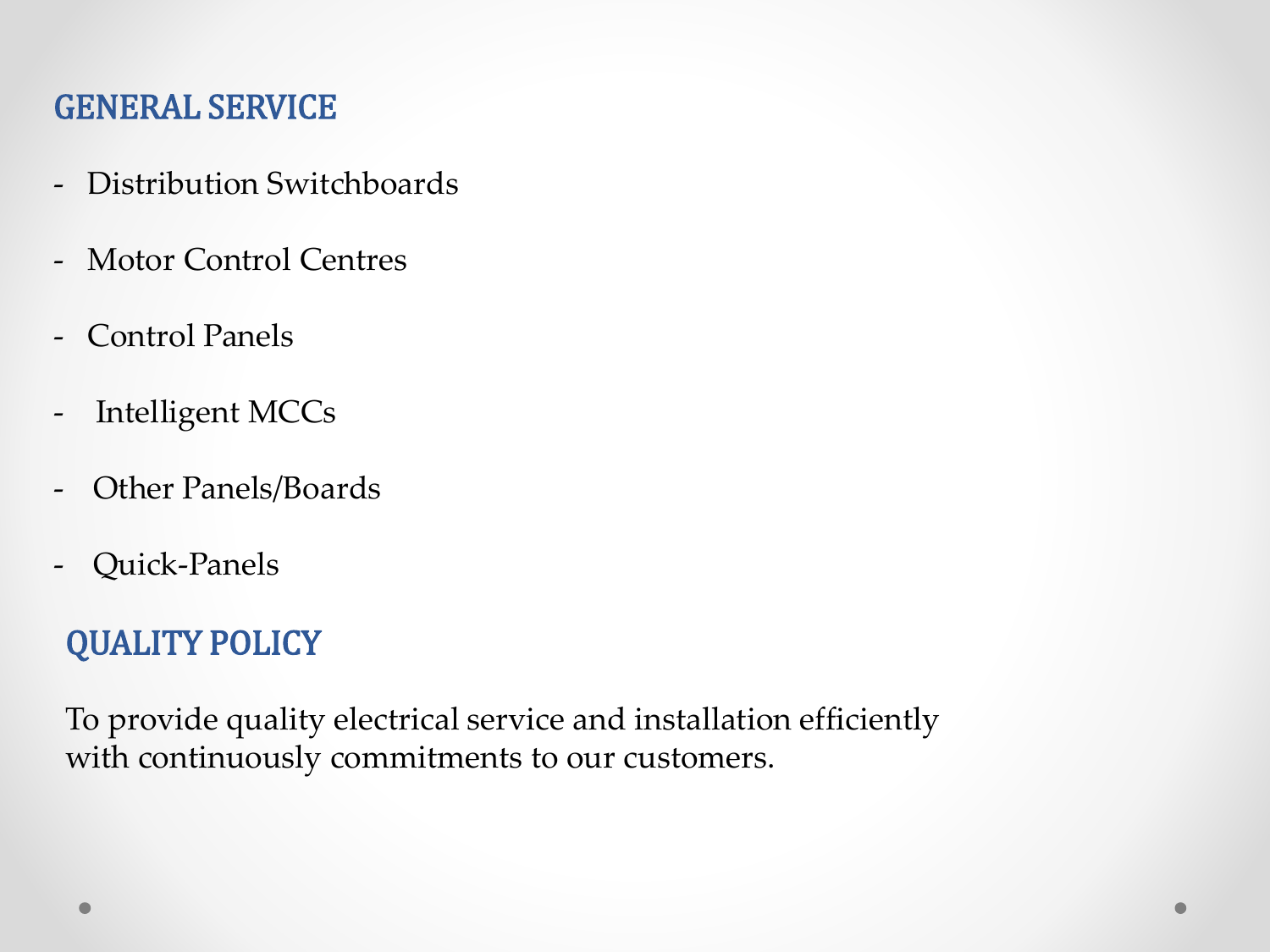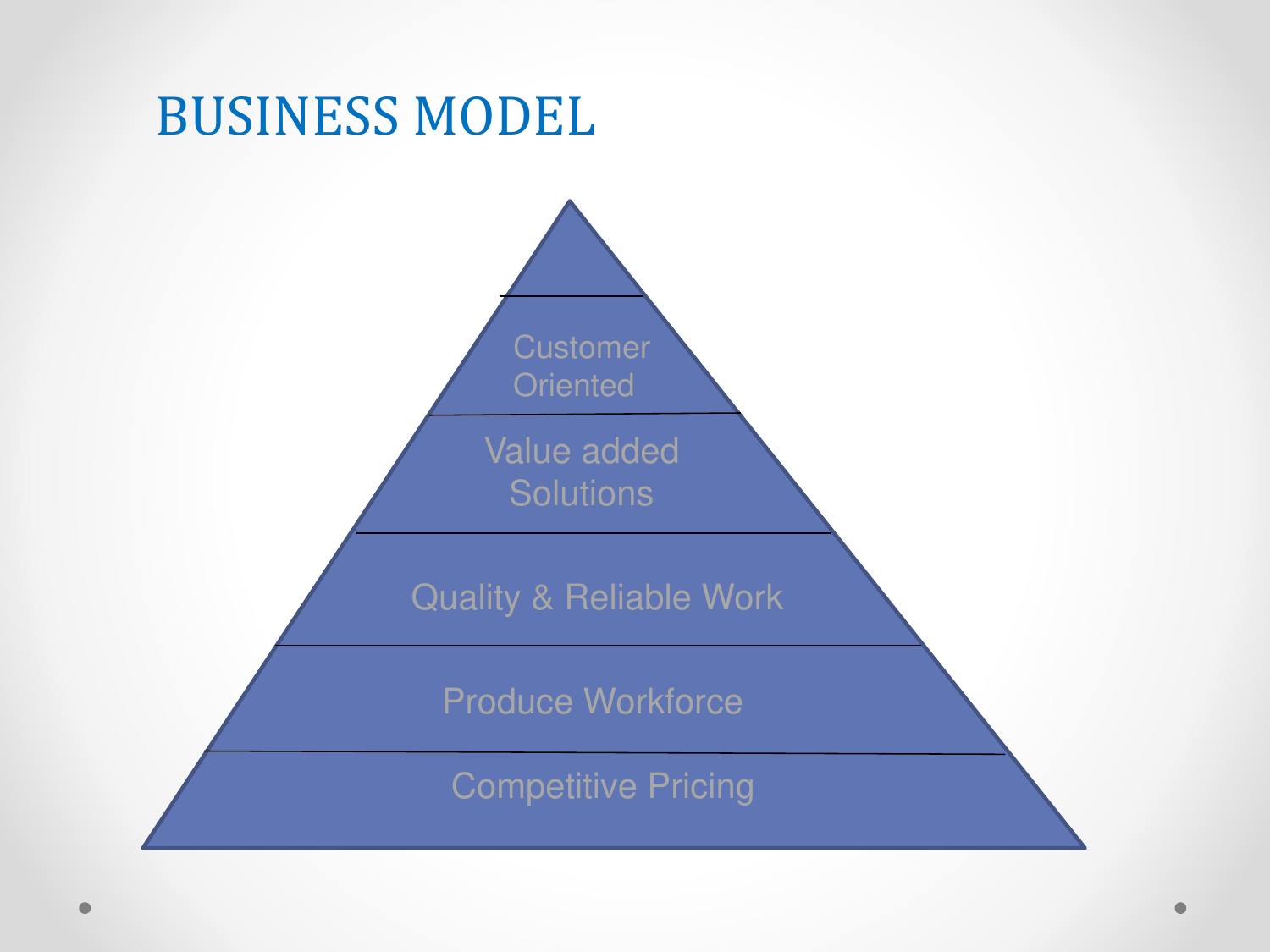### Our Core Values

As the preferred electrical contactor in Malaysia, we are recognised for providing high quality standards and project deadlines.

We offer consistently high service levels that distinguish use in the market ,and we make it our mission to deliver to the best quality custom electrical switchboards on the market. Our custom service are offered at competitive prices, so you can choose the perfect switchboard without having to sacrifice quality for cost.

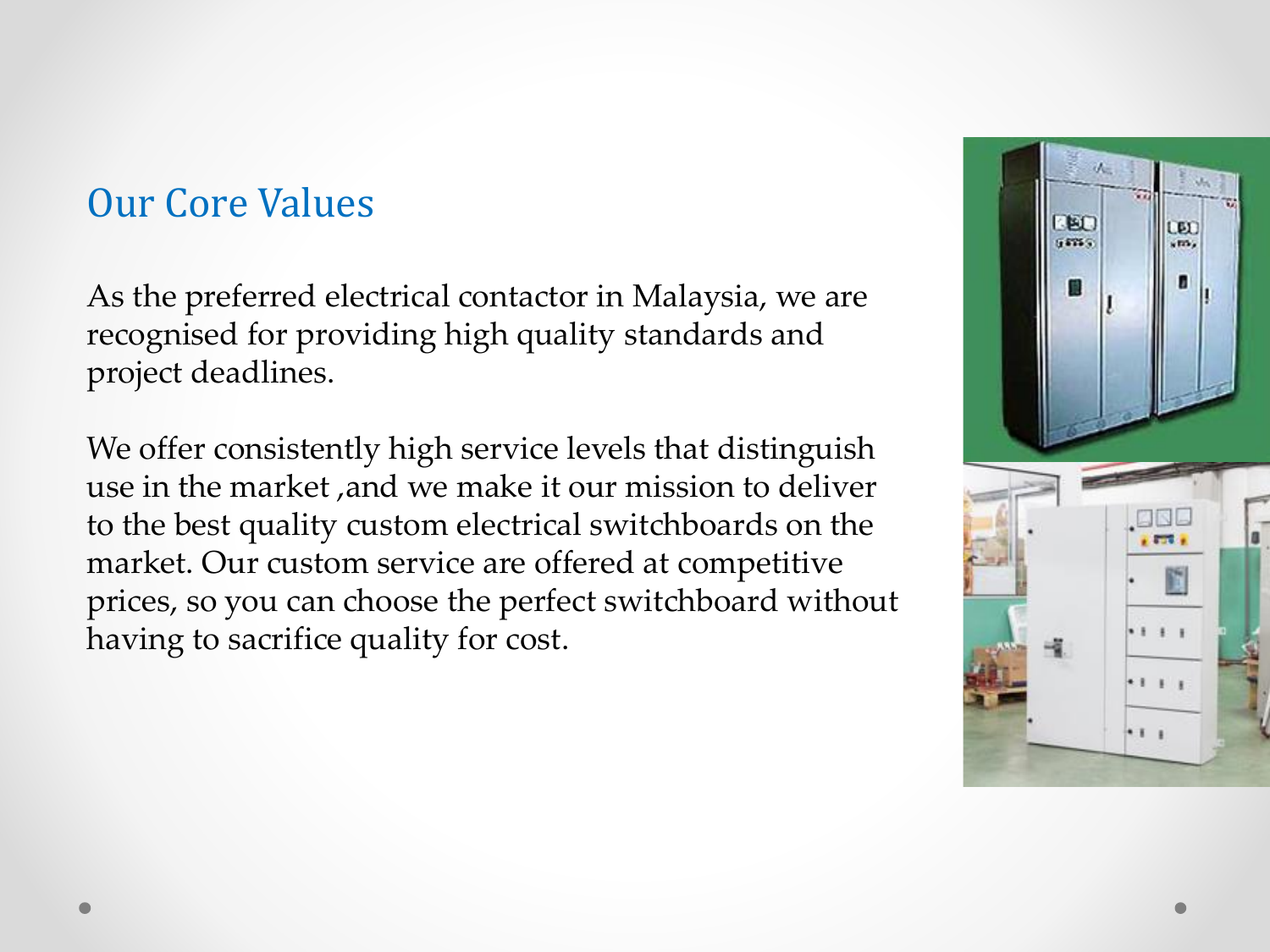## ORGARNISATION CHART

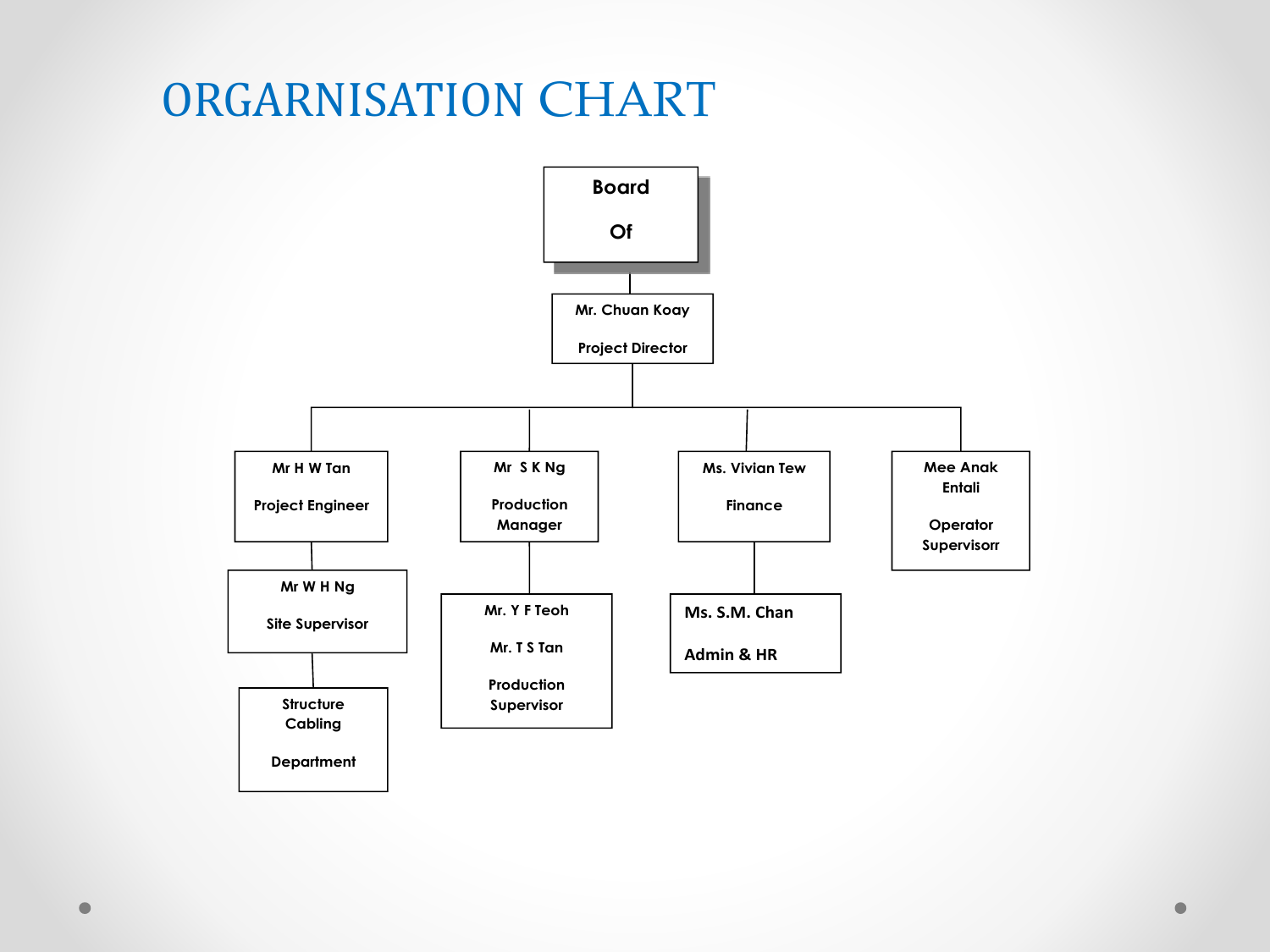## WINNING AWARDS

• In 2013, Tycon Electrical Services Sdn.Bhd had reveiced award of *BEST PERFORMING CONTRACTOR*  FOR SAFETY presented by ABB Malaysia Sdn Bhd.

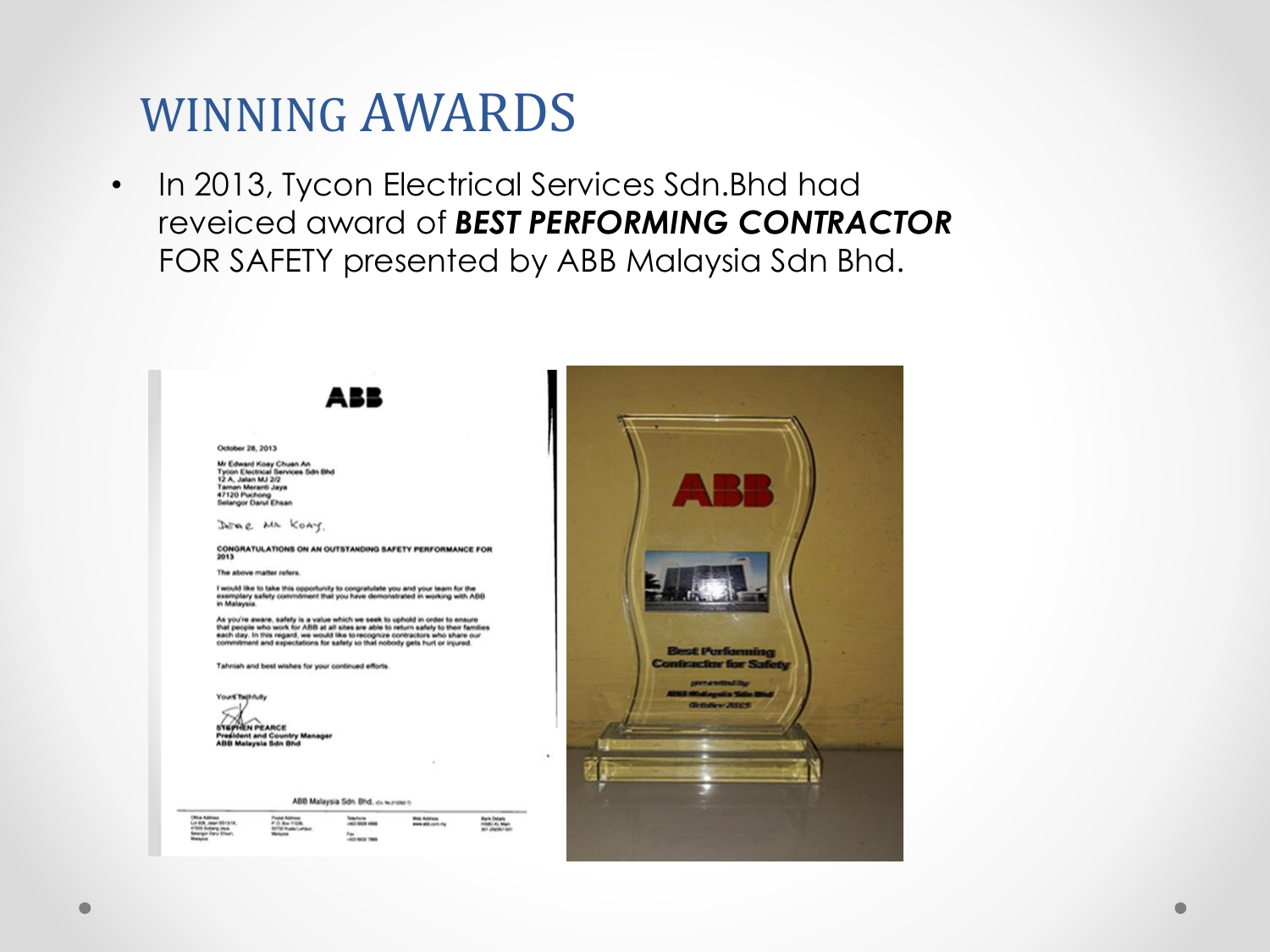## **WINNING AWARDS**

• In 2016, ABB Malaysia Sdn.Bhd granted *BEST SUBCONTRACTOR*  award to Tycon in conjunction of Safety Campaign 2016.